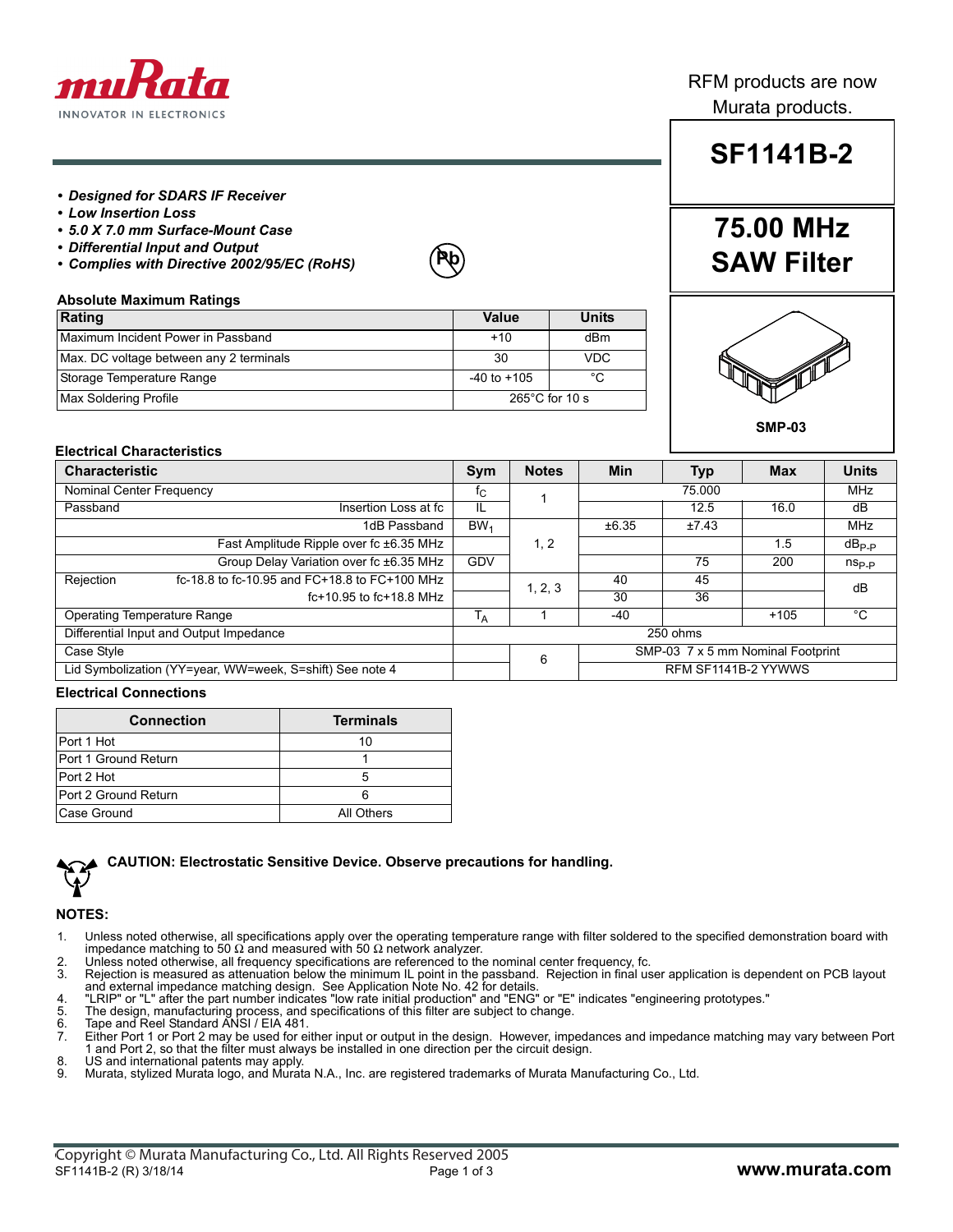#### **Tape and Reel Specifications**



| "B"<br><b>Nominal Size</b> |             | <b>Quantity Per Reel</b> |  |  |
|----------------------------|-------------|--------------------------|--|--|
| <b>Inches</b>              | millimeters |                          |  |  |
|                            | 178         | 500                      |  |  |
| 13                         | 330         | 2000                     |  |  |



#### **COMPONENT ORIENTATION and DIMENSIONS**

|                          |                                           | <b>Carrier Tape Dimensions</b>                          |                        |
|--------------------------|-------------------------------------------|---------------------------------------------------------|------------------------|
|                          |                                           | Ao                                                      | $5.5$ mm               |
|                          |                                           | Bo                                                      | $7.5 \text{ mm}$       |
|                          |                                           | Ko                                                      | $2.0$ mm               |
| -COVER TAPE SIZE         |                                           | <b>Pitch</b>                                            | $8.0$ mm               |
|                          |                                           | $\overline{\mathsf{W}}$                                 | 16.0 mm                |
| ۰Kο<br><b>COVER TAPE</b> | W<br>(CARRIER TAPE SIZE)<br><b>PIN #1</b> | ≎<br>$A_0 \rightarrow$<br><b>USER DIRECTION OF FEED</b> | $Bo -$<br>Р<br>(PITCH) |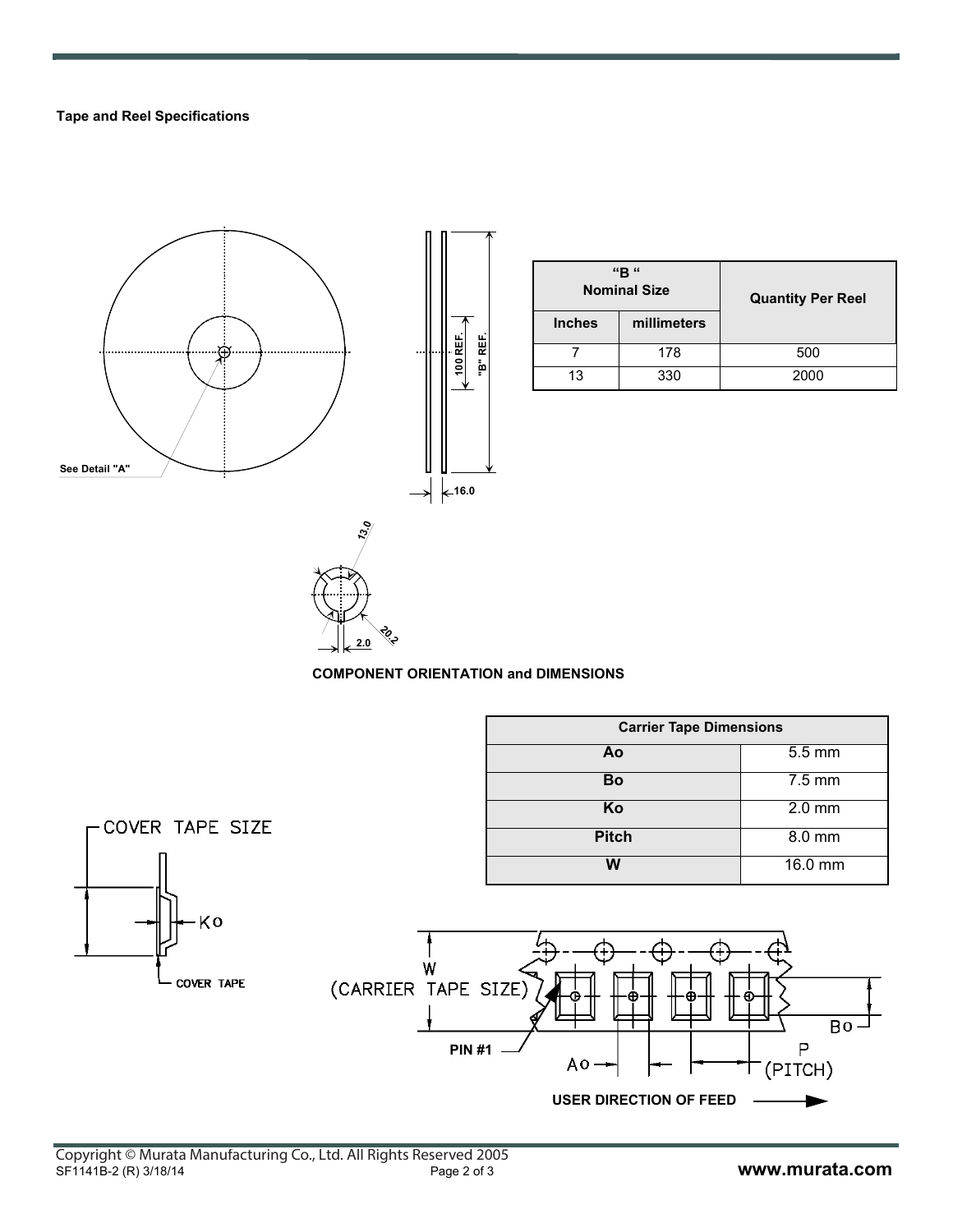## **10-Terminal Ceramic Surface-Mount Case 7 x 5 mm Nominal Footprint**



### **Case Dimensions**

| <b>Dimension</b> | mm   |            |            | <b>Inches</b> |            |            |  |
|------------------|------|------------|------------|---------------|------------|------------|--|
|                  | Min  | <b>Nom</b> | <b>Max</b> | Min           | <b>Nom</b> | <b>Max</b> |  |
| A                | 6.80 | 7.00       | 7.20       | 0.268         | 0.276      | 0.283      |  |
| в                | 4.80 | 5.00       | 5.20       | 0.189         | 0.197      | 0.205      |  |
| C                |      | 1.65       | 2.00       |               | 0.065      | 0.079      |  |
| D                |      | 0.60       |            |               | 0.024      |            |  |
| Е                |      | 2.54       |            |               | 0.100      |            |  |
| н                |      | 1.0        |            |               | 0.039      |            |  |
| J                |      | 5.00       |            |               | 0.197      |            |  |
| ĸ                |      | 3.00       |            |               | 0.118      |            |  |
| P                |      | 1.27       |            |               | 0.050      |            |  |

#### **Electrical Connections**

|        | <b>Connection</b>             | <b>Terminals</b>     |  |  |
|--------|-------------------------------|----------------------|--|--|
| Port 1 | Input or Return               | 10                   |  |  |
|        | Return or Input               |                      |  |  |
| Port 2 | Output or Return              | 5                    |  |  |
|        | <b>Return or Output</b>       | հ                    |  |  |
|        | Ground                        | All others           |  |  |
|        | <b>Single Ended Operation</b> | Return is ground     |  |  |
|        | <b>Differential Operation</b> | <b>Return is hot</b> |  |  |